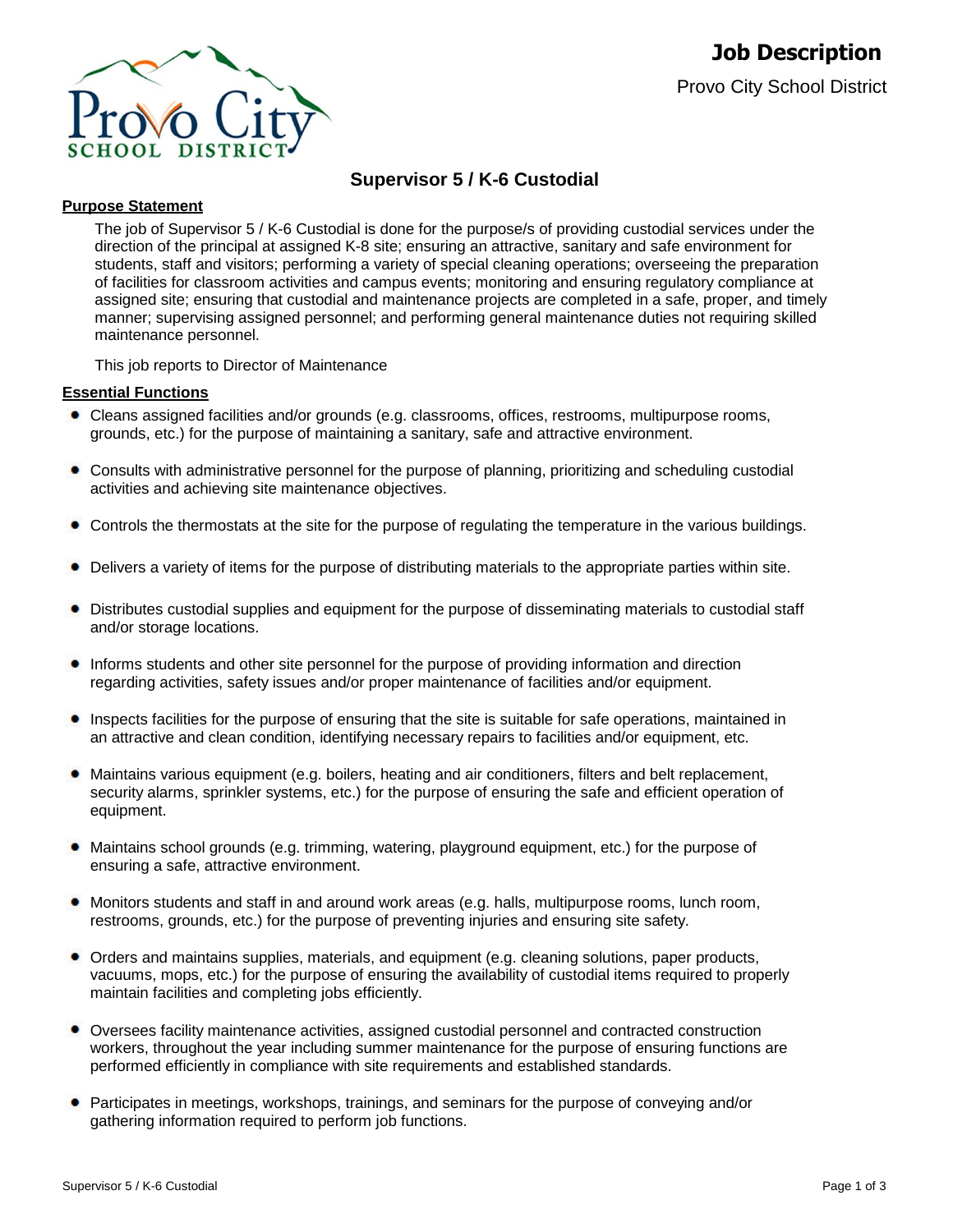- Performs minor, job related, maintenance on custodial equipment, classroom furniture and fixtures (e.g. change vacuum cleaner belts, bags, lights, ballasts, etc.) for the purpose of ensuring proper functioning and usability of items.
- Performs snow removal (e.g. shoveling, snow blowers, etc.) for the purpose of ensuring access and safety.
- Prepares facility for special events and/or community organizations (e.g. book fairs, assemblies, PTA, youth sports, etc.) for the purpose of providing a safe, clean, and functional space for participants.
- Prepares manual and/or electronic documents and/or records (e.g. supply requisitions, safety inspections, work orders, inventory records, time cards, employee absences, MSDS, etc.) for the purpose of conveying information, documenting activities, and/or relating activities to administration for action.
- Prepares site for daily operations (e.g. opening gates, raising flags, sweeping walkway, etc.) for the purpose of ensuring facilities are operational and hazard free.
- Replenishes classroom and rest room supplies (e.g. paper towels, soap, etc.) for the purpose of ensuring adequate quantities for daily use.
- Responds to inquiries from staff, students, parents, and/or visitors for the purpose of providing information, taking appropriate action and/or directing to appropriate personnel for resolution.
- Responds to immediate safety and/or operational concerns (e.g. facility damage, vandalism, alarms, graffiti, etc.) for the purpose of taking appropriate action or notifying appropriate personnel for resolution.
- Schedules custodial personnel to shifts and duties for the purpose of providing proper site coverage and ensuring maintenance and custodial duties are completed in an efficient and timely manner.
- Secures facilities and grounds (e.g. doors, gates, alarms, lights, etc.) for the purpose of minimizing property damage, equipment loss and/or potential liability.
- Supervises and participates in summer cleaning and maintenance (e.g. stripping and waxing floors, moving furniture, painting, shampooing, remodeling, etc.) for the purpose of completing summer deep cleaning and ensuring a safe, clean, and attractive environment.
- Trains assigned personnel for the purpose of developing professional trade and safety awareness skills.
- Transports a variety of tools, equipment, supplies, etc. for the purpose of ensuring the availability of materials required at job site.
- Updates school marquee for the purpose of keeping the information on the marquee current and relevant.

## **Other Functions**

• Performs other related duties as assigned for the purpose of ensuring the efficient and effective functioning of the work unit.

#### **Job Requirements: Minimum Qualifications**

#### **Skills, Knowledge and Abilities**

SKILLS are required to perform multiple tasks with a need to occasionally upgrade skills in order to meet changing job conditions. Specific skill based competencies required to satisfactorily perform the functions of the job include: operating equipment and materials used in industrial maintenance; adhering to safety practices; and preparing and maintaining accurate records.

KNOWLEDGE is required to perform basic math, including calculations using fractions, percents, and/or ratios; read a variety of manuals, write documents following prescribed formats, and/or present information to others; and understand complex, multi-step written and oral instructions. Specific knowledge based competencies required to satisfactorily perform the functions of the job include: methods of industrial cleaning including floor and carpet; basic